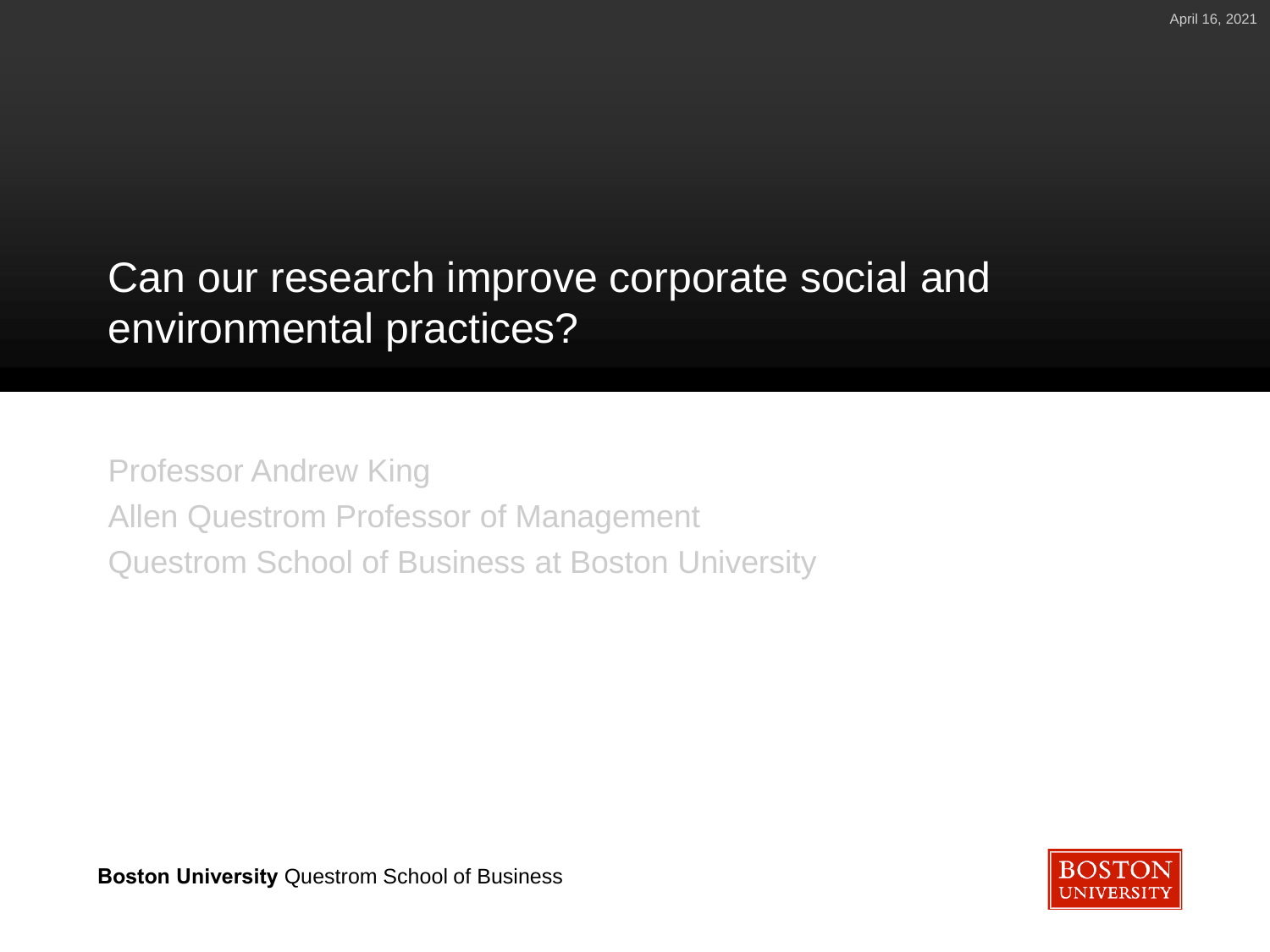# **The "No" position.**

# Hardest to argue

Contradicts thirty years of my life Denies our hopes **Depressing** Gloomy Sad

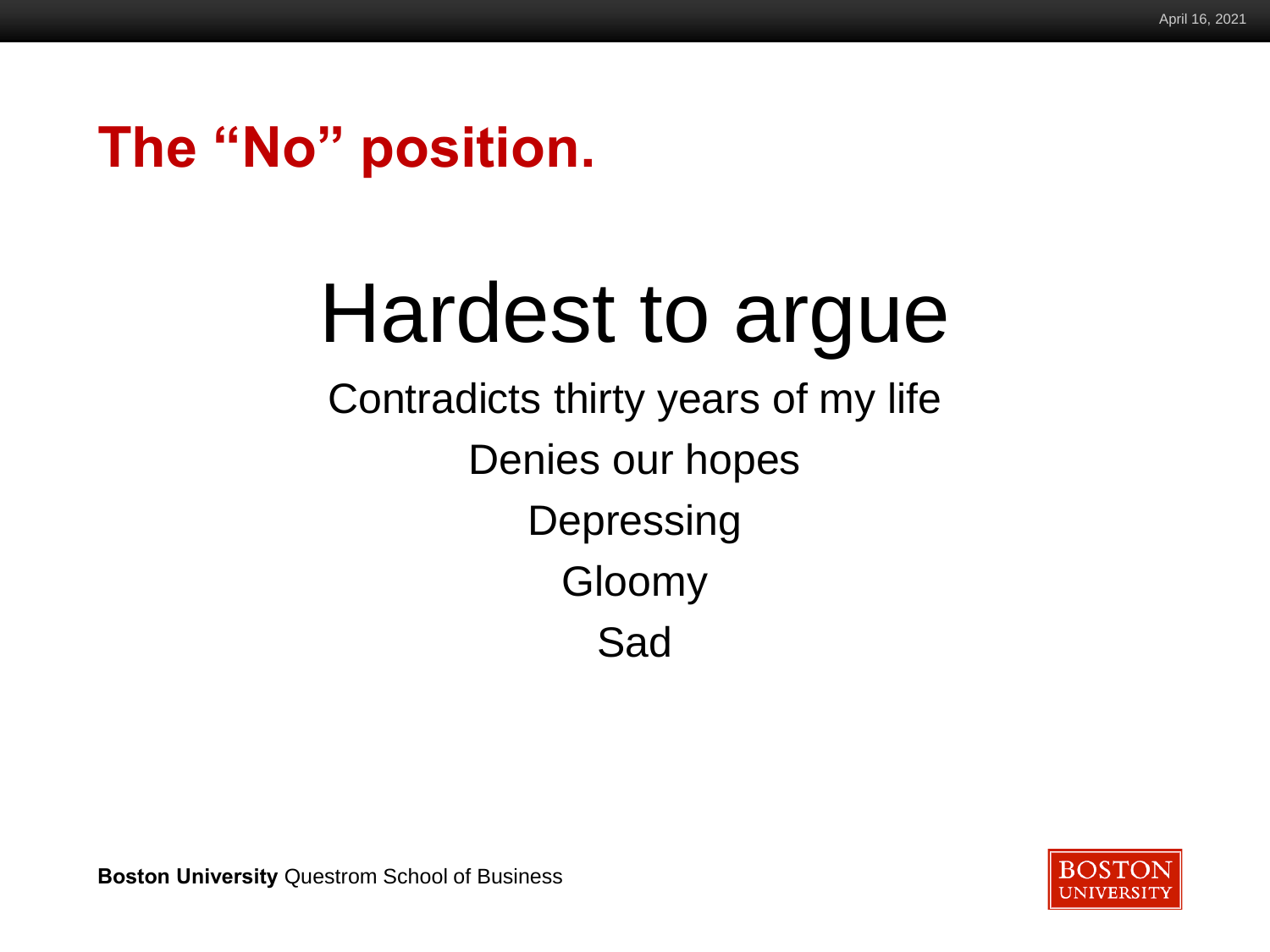# **First let's clarify the debate proposition.**

**Can** *Our Research* **[…]** *Improve* **Corporate** *Social and Environmental Practices***?**

- **Our** management scholars
- *Research* the creation of knowledge (justified belief)
	- Assumption: our work is usually empirical
- $\blacksquare$  [...] agent implementing improvement is missing
	- Assumption: others, such as managers, etc.
- *Improve* increase welfare through modifications
- *Social and environmental practices*
	- Practices effecting side effects of companies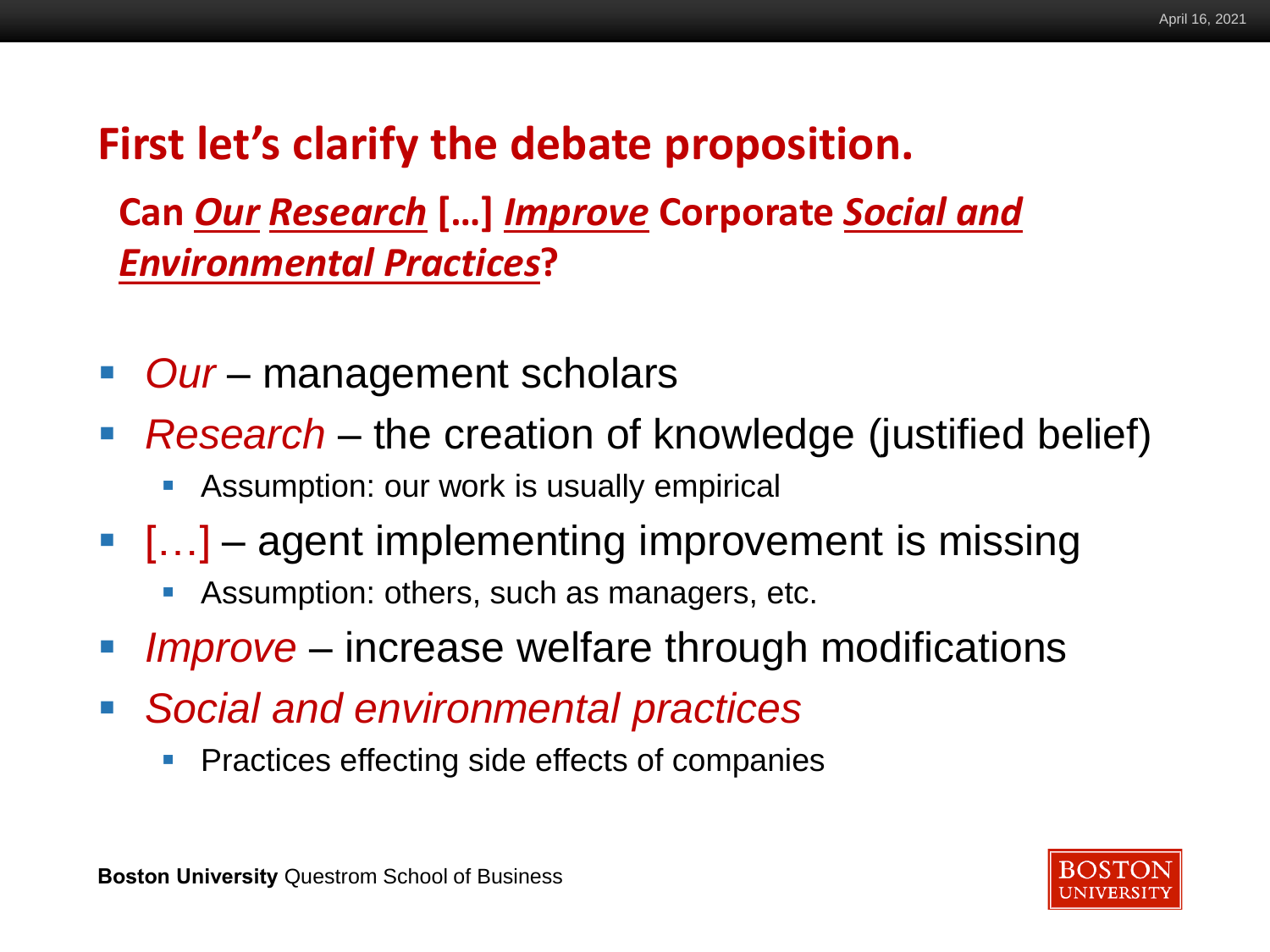## **Background Reading**



#### Episode 2

Andrew King, Brent Goldfarb, & Timothy Simcoe Learning from Testimony on Quantitative Research in Management



- Public intellectuals have been replaced by thought leaders.
- **EXEC** Learning from empirical research is fraught with risk. Research reporting should change.
	- Popular, sugary, ideas for solving socialenvironmental problems are unsupported and dangerous.

**BOSTON JNIVERSI**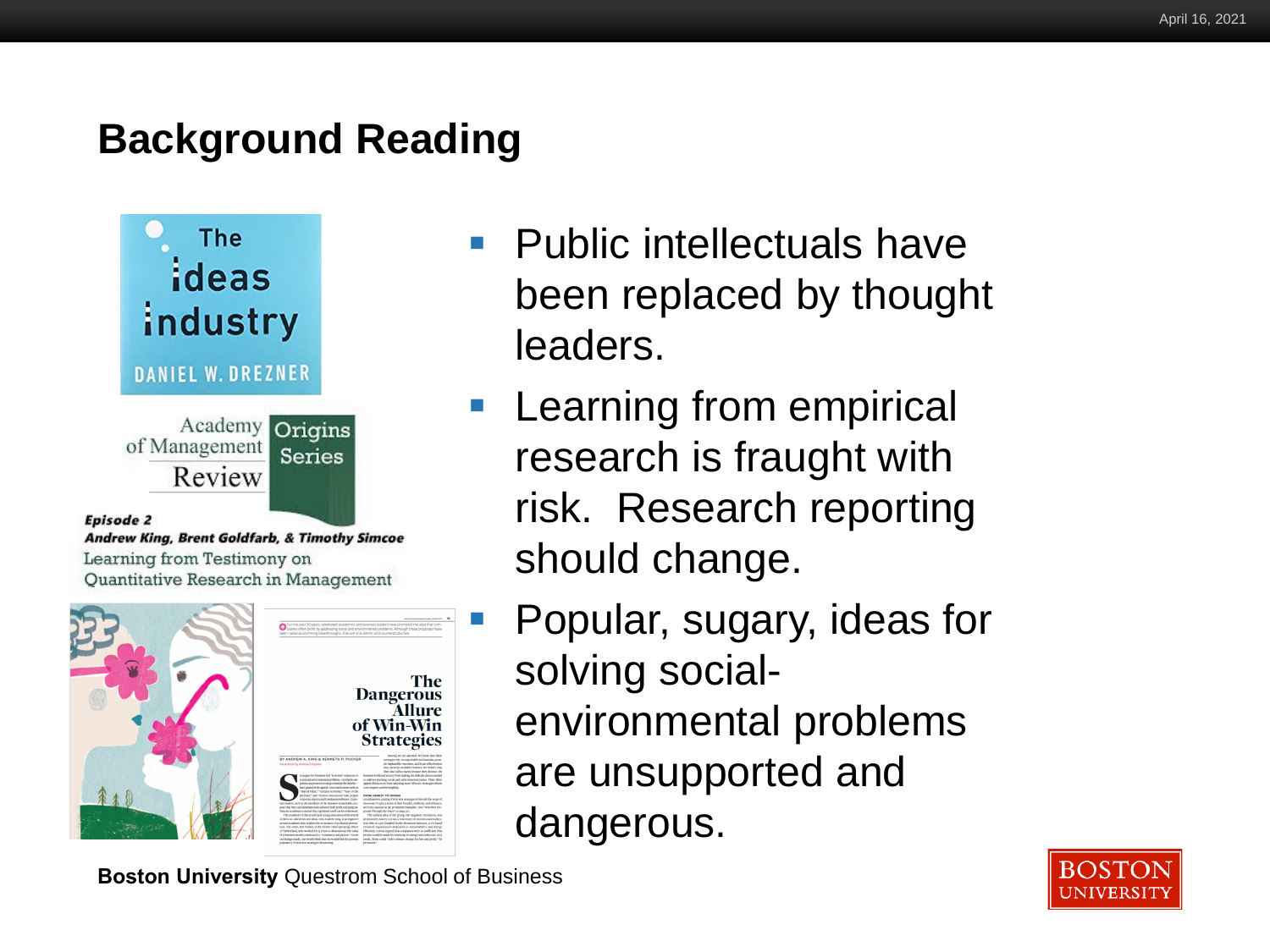# **Burnersi Improve Can we create knowledge that (helps others) improve (net welfare by effecting) social and environmental practices?**

**No** is both the default answer, and the answer most likely to be true.



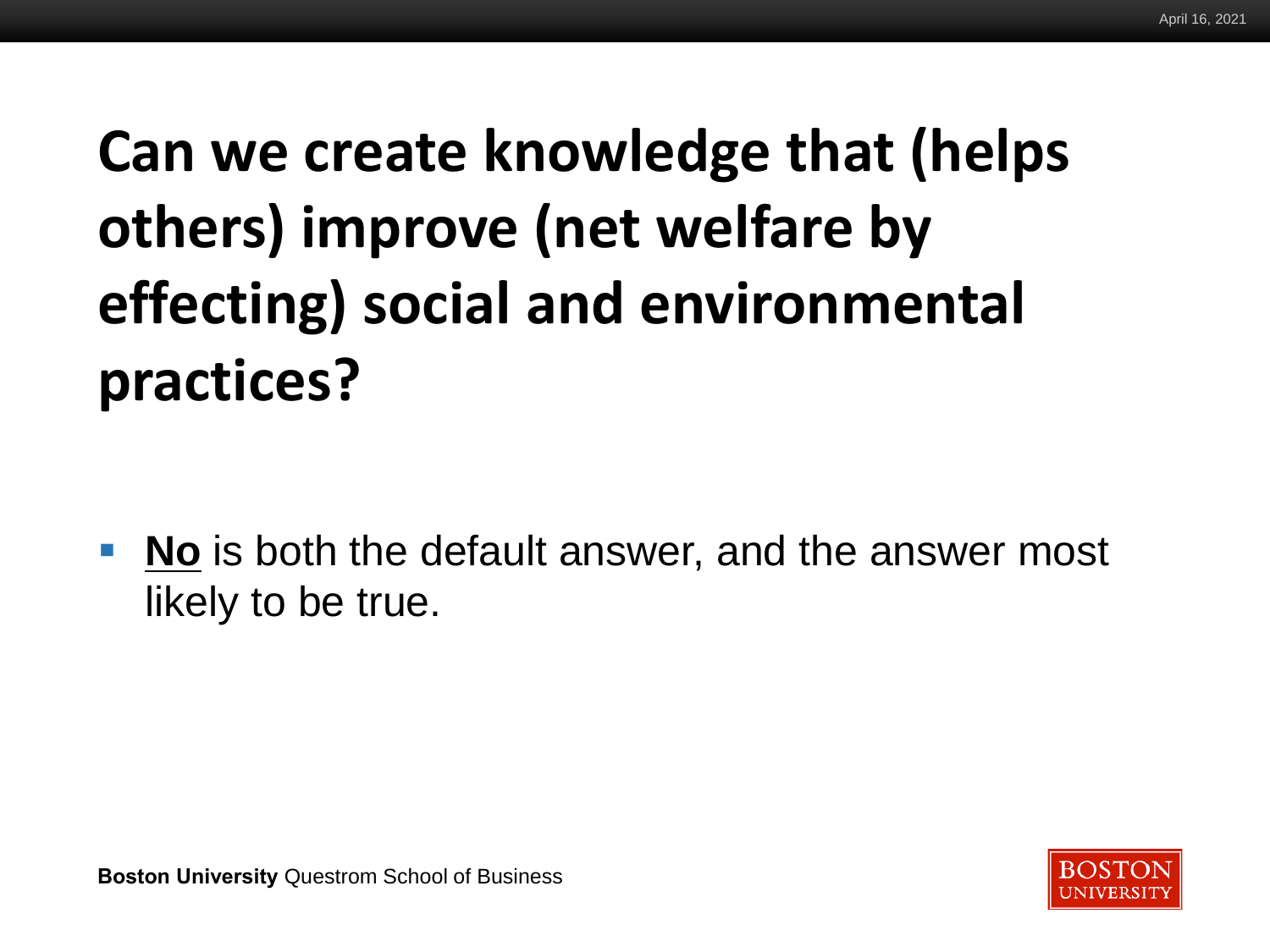# **"No" as the default (NULL) condition.**

# net welfare by effecting social and environmental practices. **Ho: We cannot create knowledge that helps others improve**

- To reject the NULL, "Yes" must show that our creation of "knowledge" generates improvement.
- A possible test: HBR could conduct an experiment where it published our articles for six months, and then published articles sourced from random people for six months. If corporations improve faster subsequent to "our" articles, we might be able to reject the "No" position.
- Since no such test has been conducted, "No" is retained.

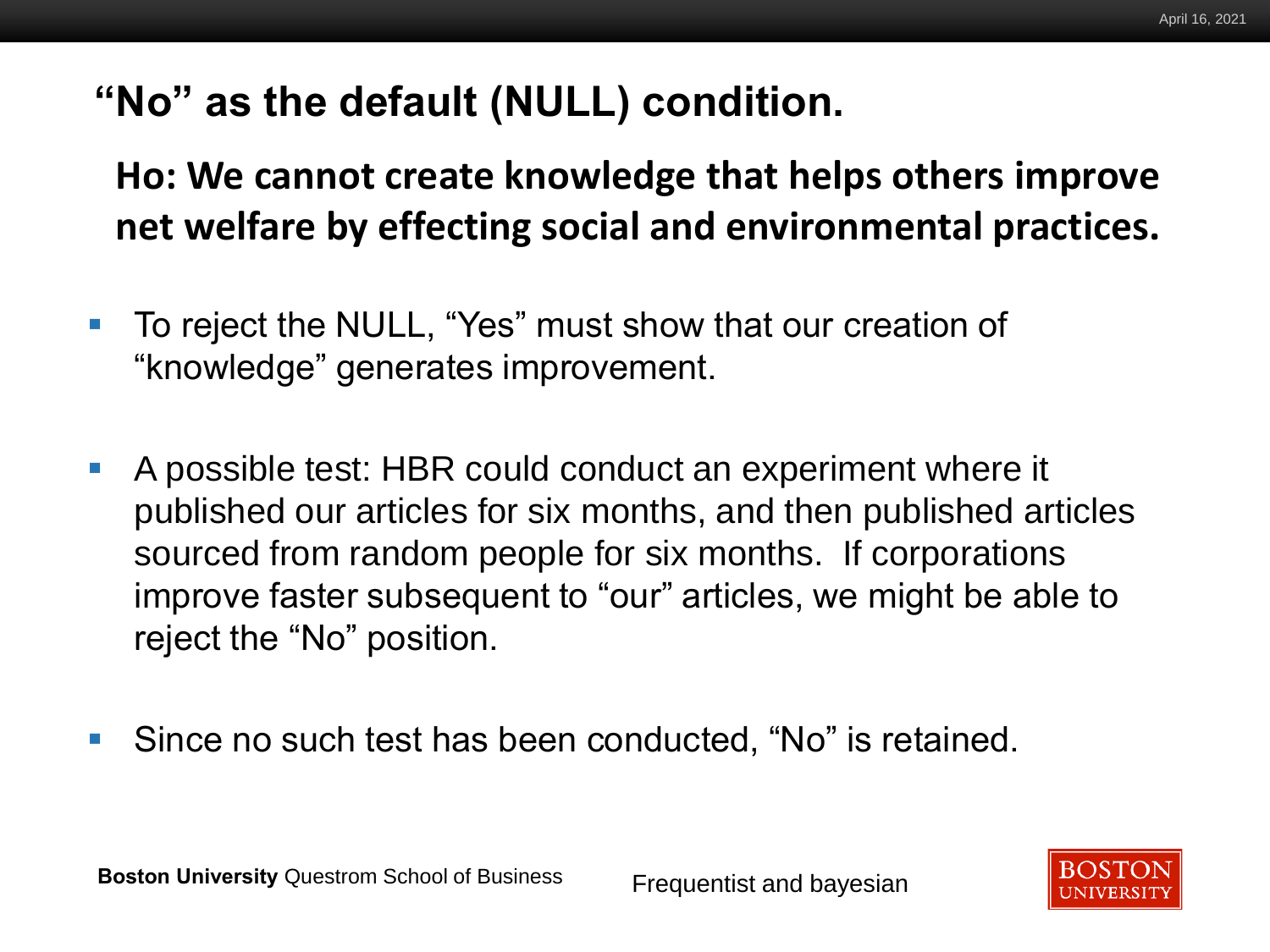#### **"No" is the answer most likely to be true.**

- "Yes" requires a number of conditions
	- 1) We produce useful knowledge.
	- 2) Our knowledge is published.
	- 3) Our knowledge is picked up by forums users see.
	- 4) User selects our knowledge for adoption.
	- 5) Users adopt our knowledge appropriately.
- Each of these steps is perilous and easily perverted by interest.

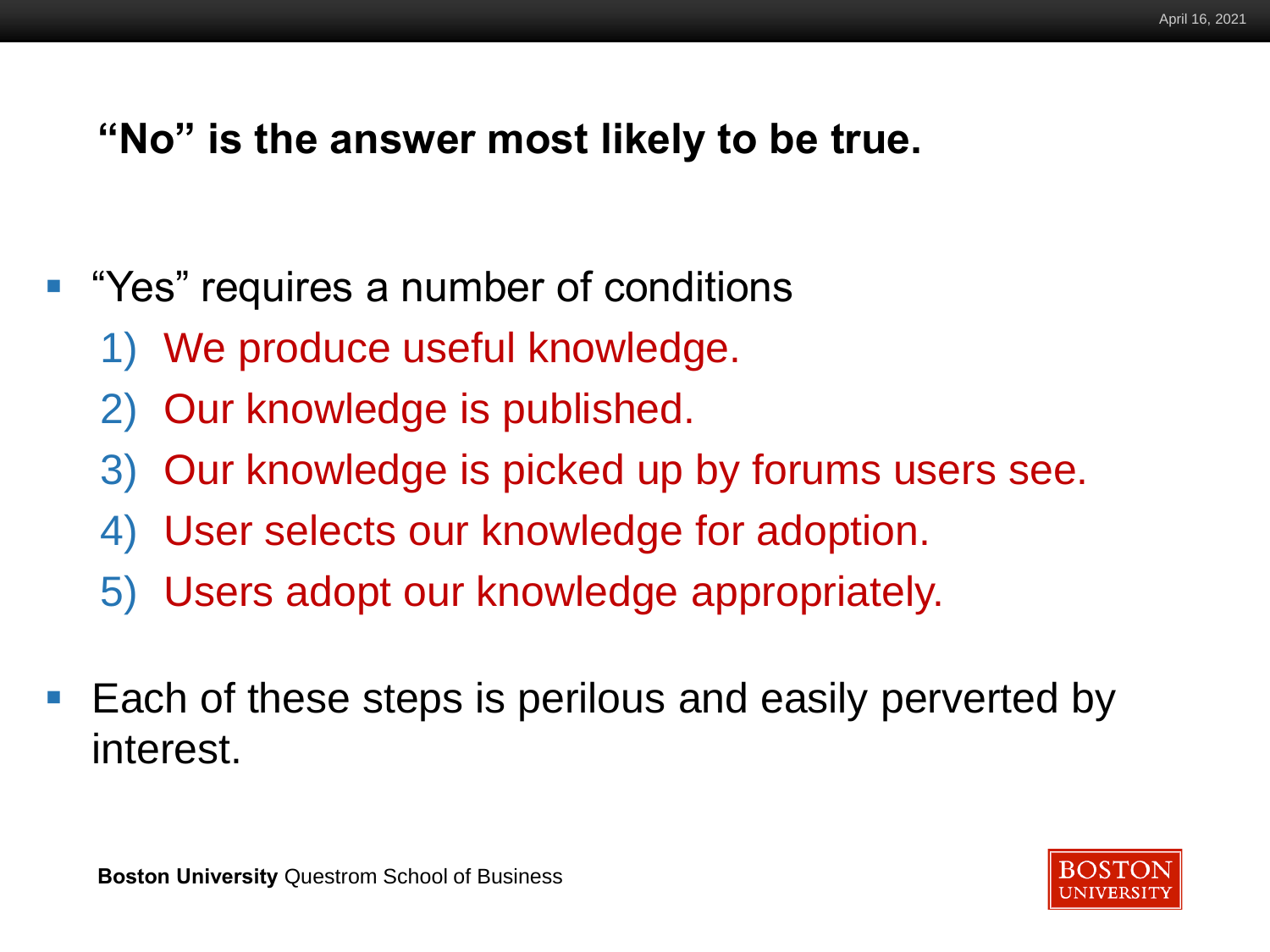## **The Funnel of Knowledge Exclusion**

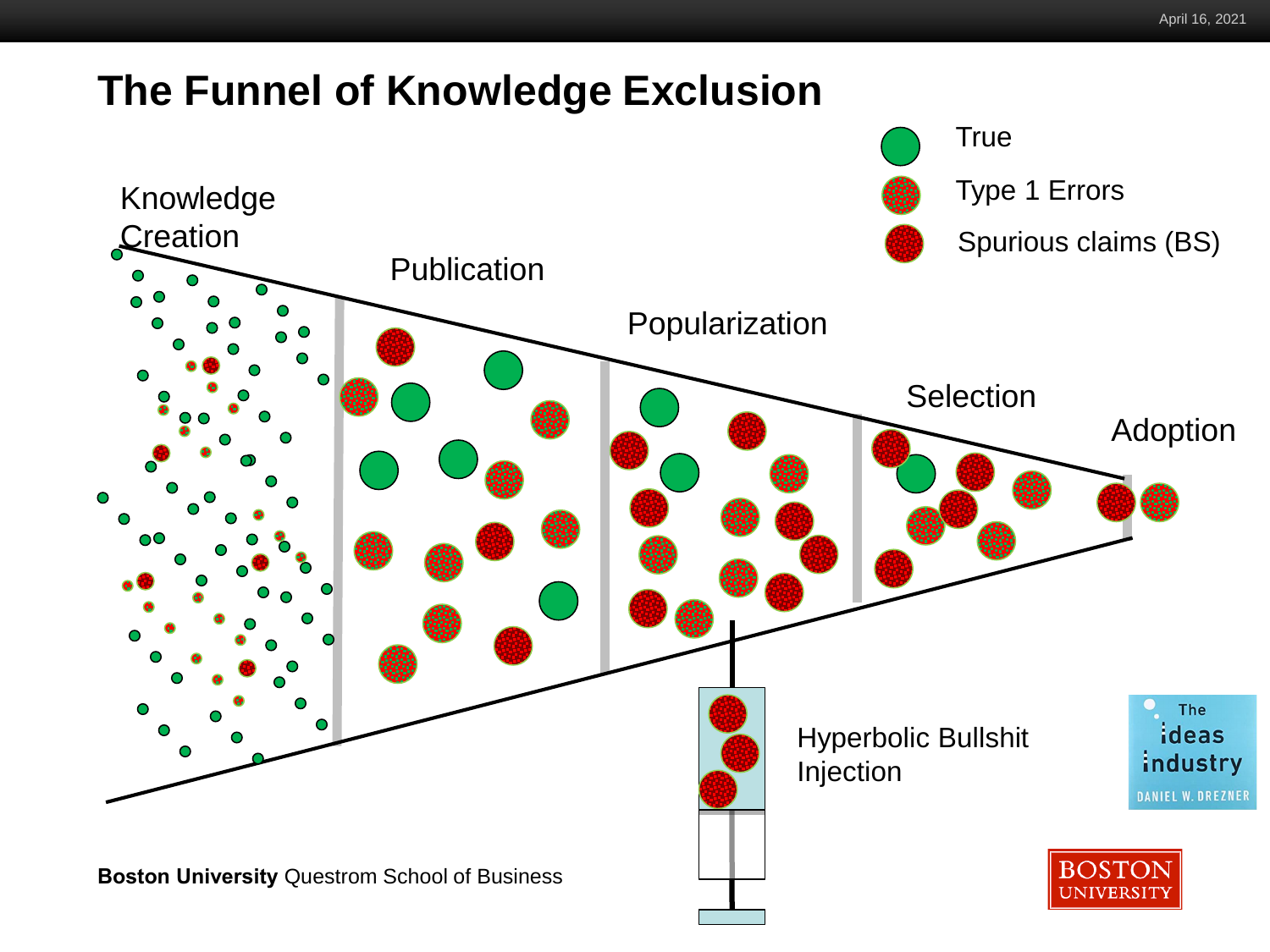# **1) Creating Knowledge**

- **We produce a mix of justified claims (knowledge),** unjustified claims (notions), and spurious claims (nonsense).
	- We misunderstand the basis for our claims.
		- $\blacksquare$  p< 0.05 does not say anything about the truth of the hypothesis.
	- We fail to account for epistemic uncertainty.
		- We estimate aleatoric uncertainty and ignore epistemic uncertainty.
	- Some of us engage in questionable research or reporting practices.
		- HARKing, p-hacking, evaluation of multiple models.
	- The "Thought Leaders" among us seem to lack any understanding of epistemology.
		- "18 cases and a popular exec-ed program" is sufficient justification.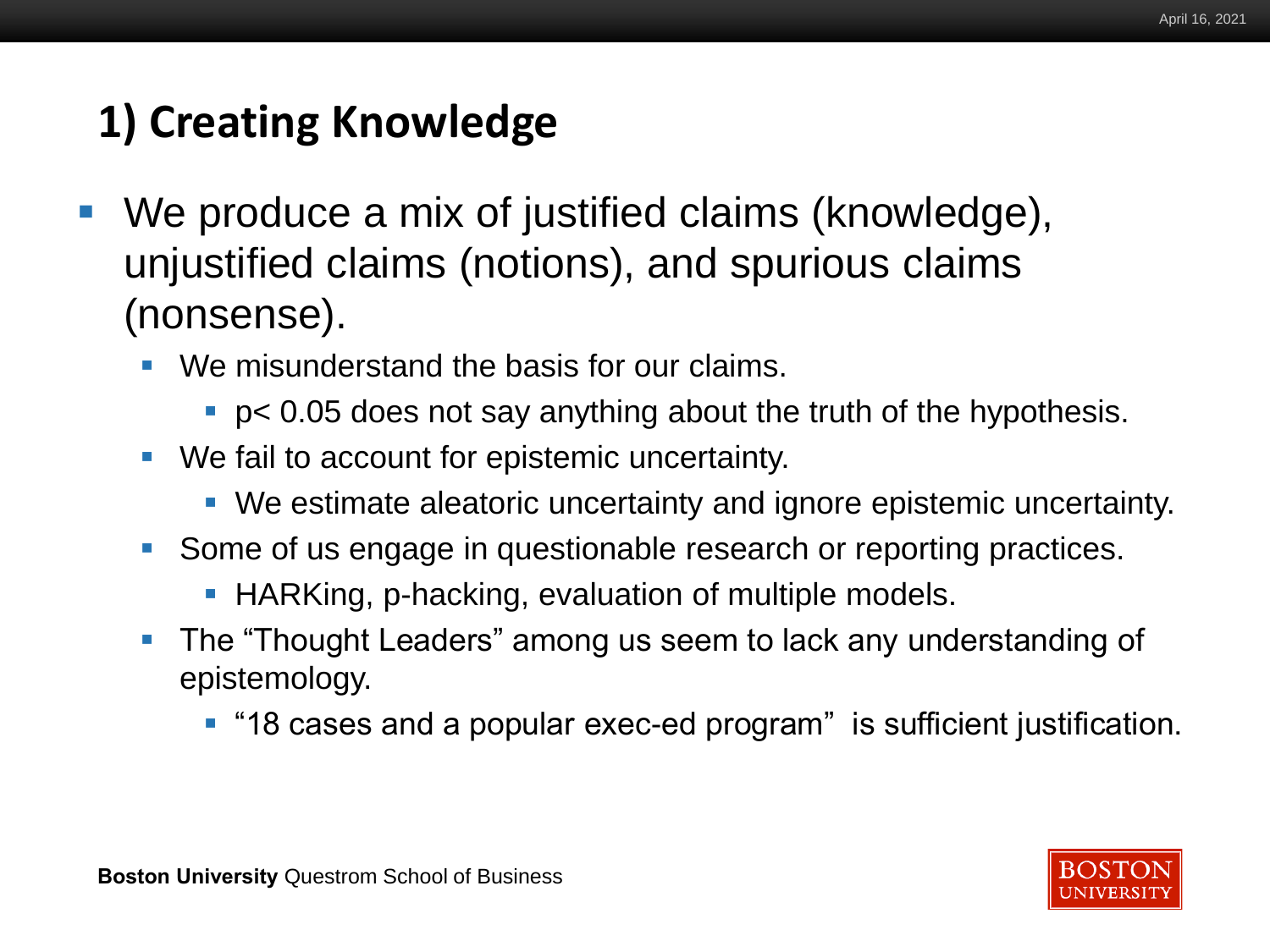# **2) Publication**

- Excludes "non-findings"
	- How often have you been able to publish a nonsignificant result?
- Emphasizes "interesting" findings.
	- **•** "Interesting" results are more likely to be wrong.
		- The special danger of female hurricanes.
	- Published findings bounce back and forth over multiple rounds.
		- **Publications in SMJ on ESG and financial performance.**
- Fails to correct false findings.
	- People on this call (and many others) have tried to fix glaring errors in highly cited papers, but without success.
	- Replications remain extremely rare and hard to publish, so erroneous estimates proliferate.
		- Brent Goldfarb and I estimate 20-40% of published findings are Type 1 errors.

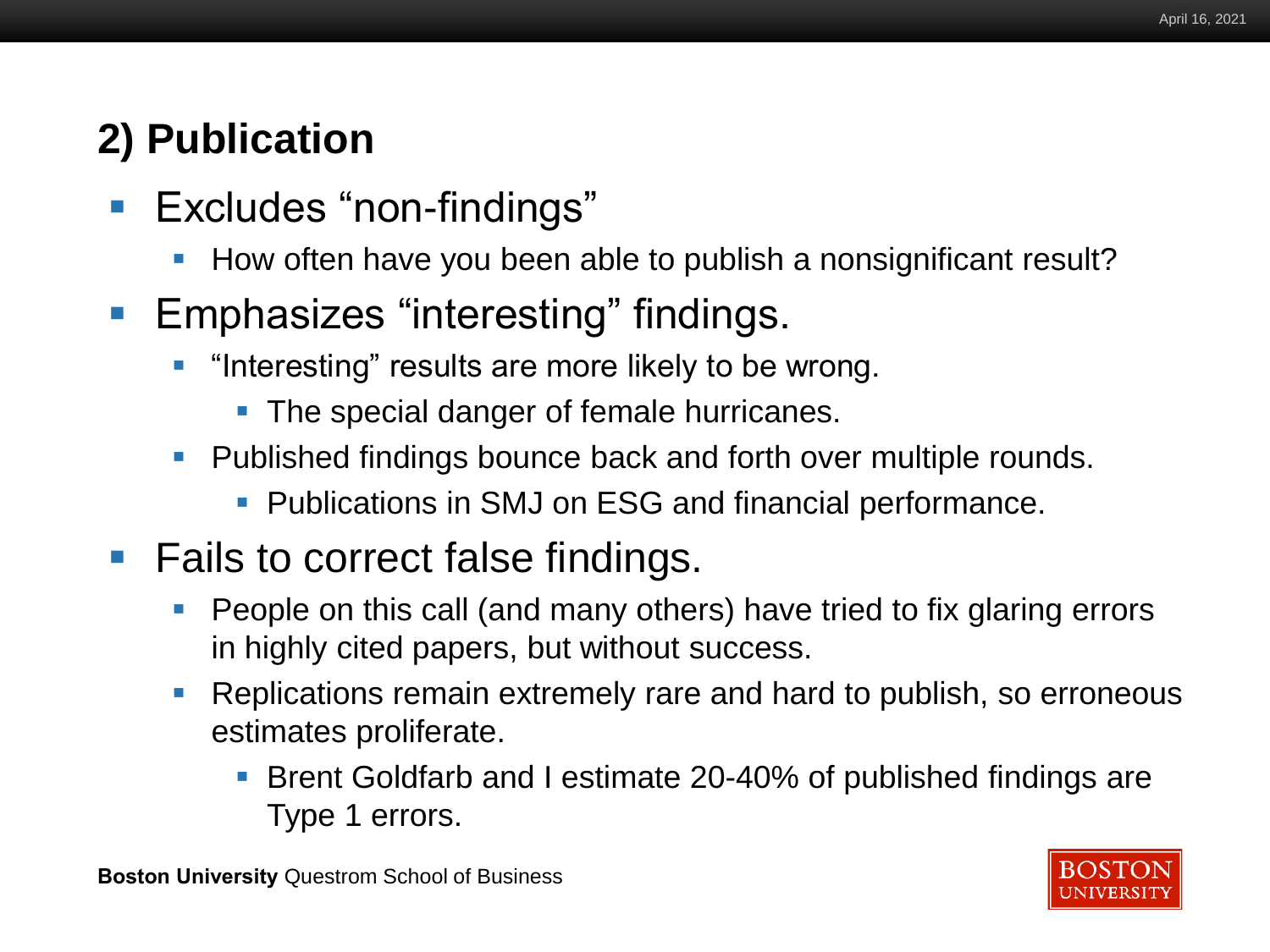# **3) Popularization**

- Exclusion of "non-findings"
	- Try getting a non-finding about ESG investing in *The NY Times*.
- **Preference for "happy" findings** 
	- **Win-win ideas for voluntary business action.**
- **E** Limited outlets.
	- HBR dominates business publication.

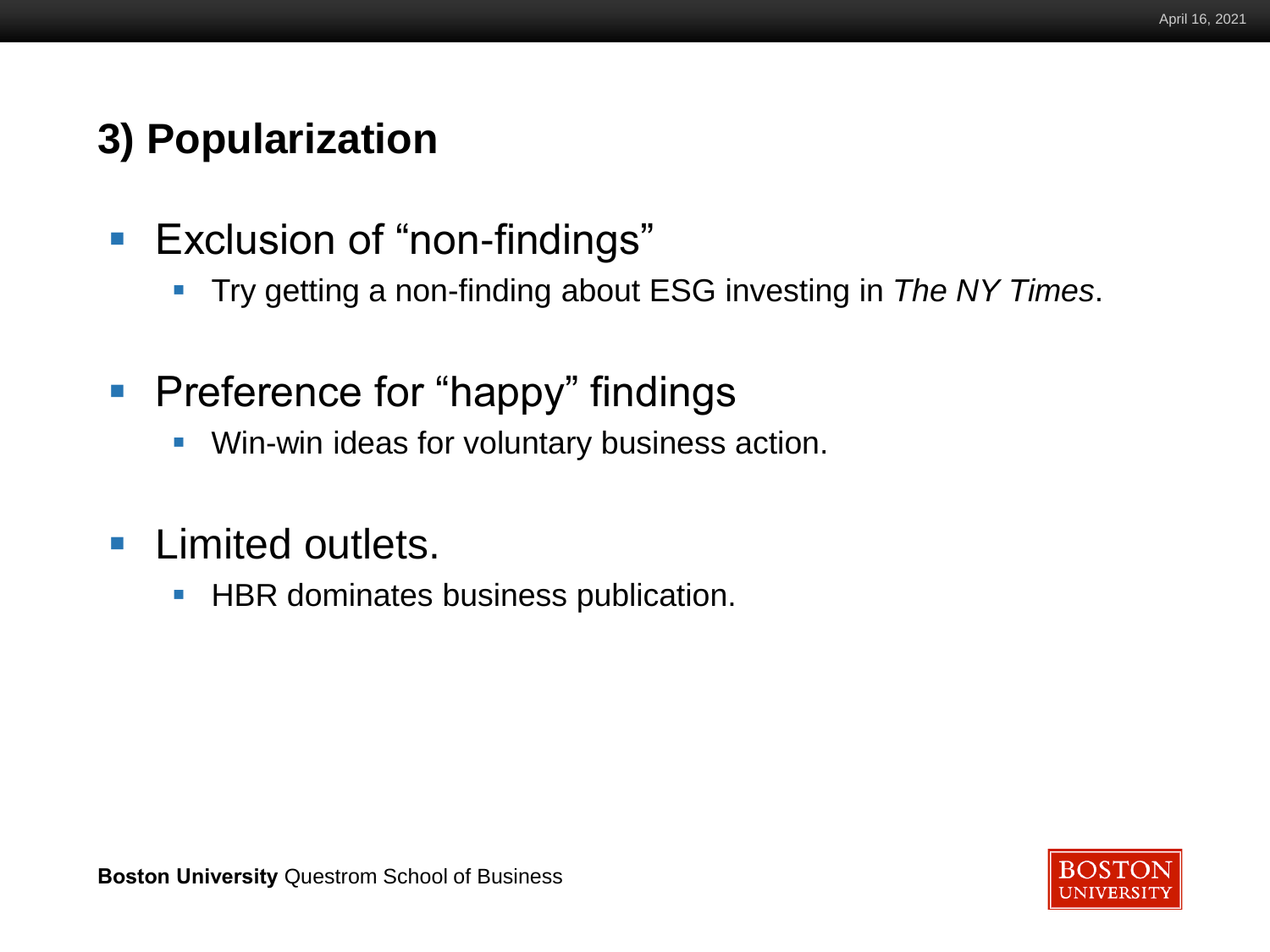# **4) Selection**



- **Readers cannot assess the researcher's assumptions** or methods, so they must trust the researcher.
- Appealing and bold ideas are more likely to be selected.
- Thought leaders know this:
	- **Example 1.4 The Studies Example 1.4 The Studies of the Studies of the Studies of the Studies of The Studies 4.4 The Studies Studies Studies 1.4 The Studies Studies Studies Studies Studies Studies Studies Studies Studies S** poor to rich countries (Global Strategy Journal),
	- **becomes**
	- "Reverse Innovation will transform just about every industry, including energy, healthcare, transportation, housing, and consumer products."

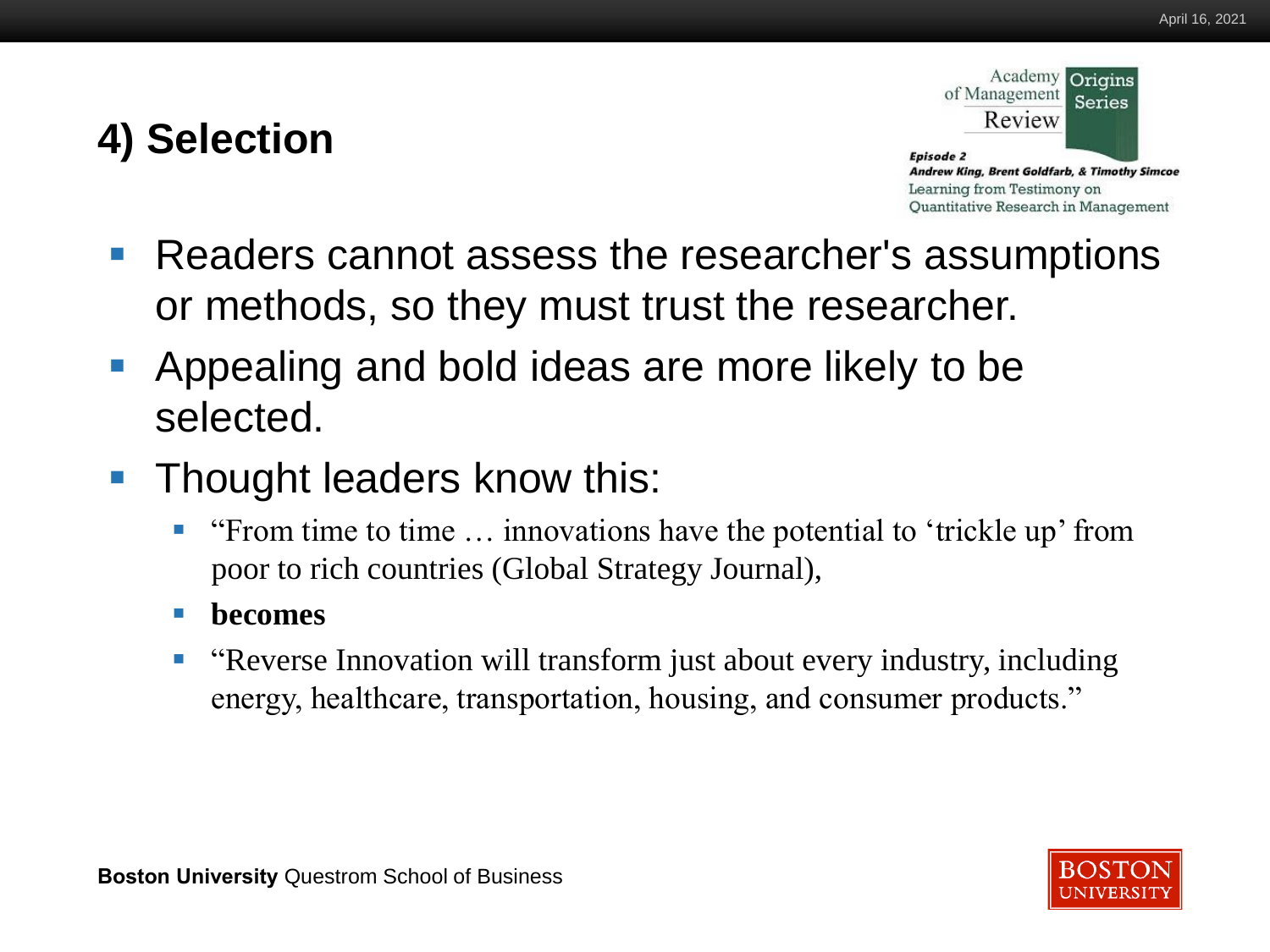# **"No" is the answer most likely to be true.**

- "Yes" requires a number of conditions
	- 1) We produce useful knowledge But mixed with false and spurious findings.
	- 2) Our knowledge is published. But selection increases false results.
	- 3) Our knowledge is picked up by forums users see.

But slick notions more enticing than awkward knowledge.

4) User select our knowledge for adoption.

But users cannot discern knowledge from notions.

5) Users adopt this knowledge.

 $P(A|K) \sim = 0.$ 

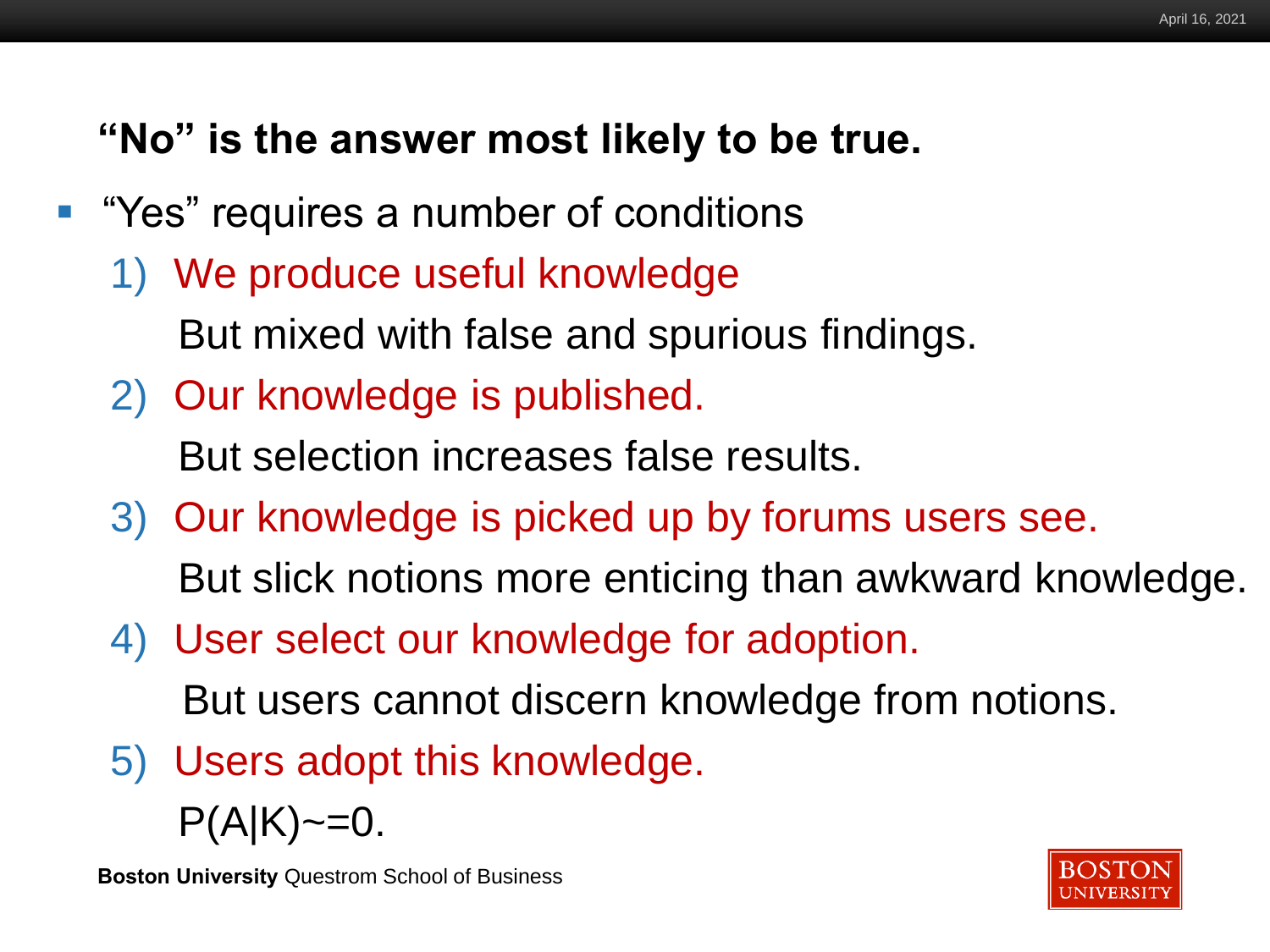#### **Some possible objections:**

- Yes, the situation is bad, but no harm is done.
- Yes, but what can we do?

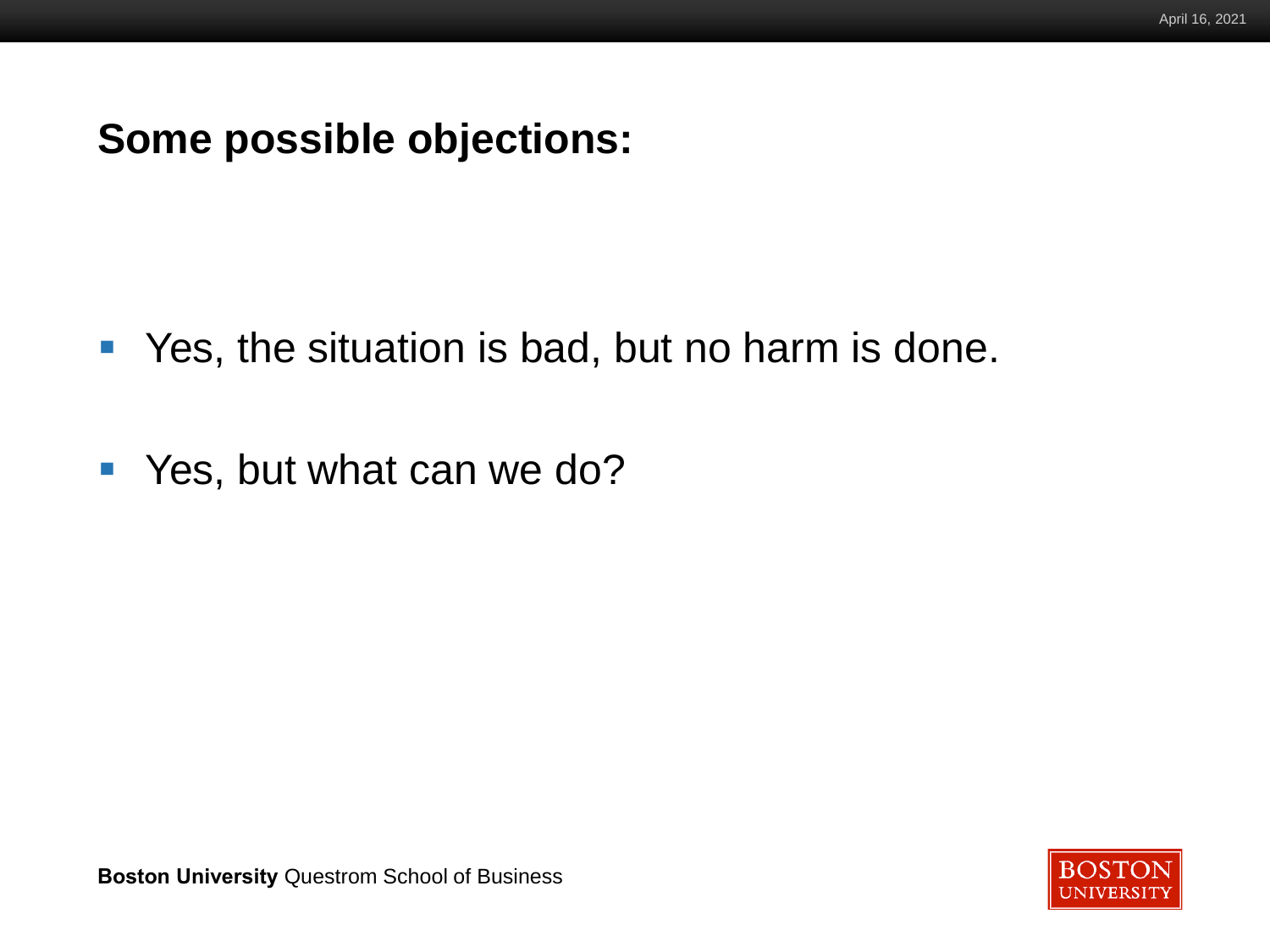#### **…but no harm is done.**

■ Actually, alluring ideas have caused harm.





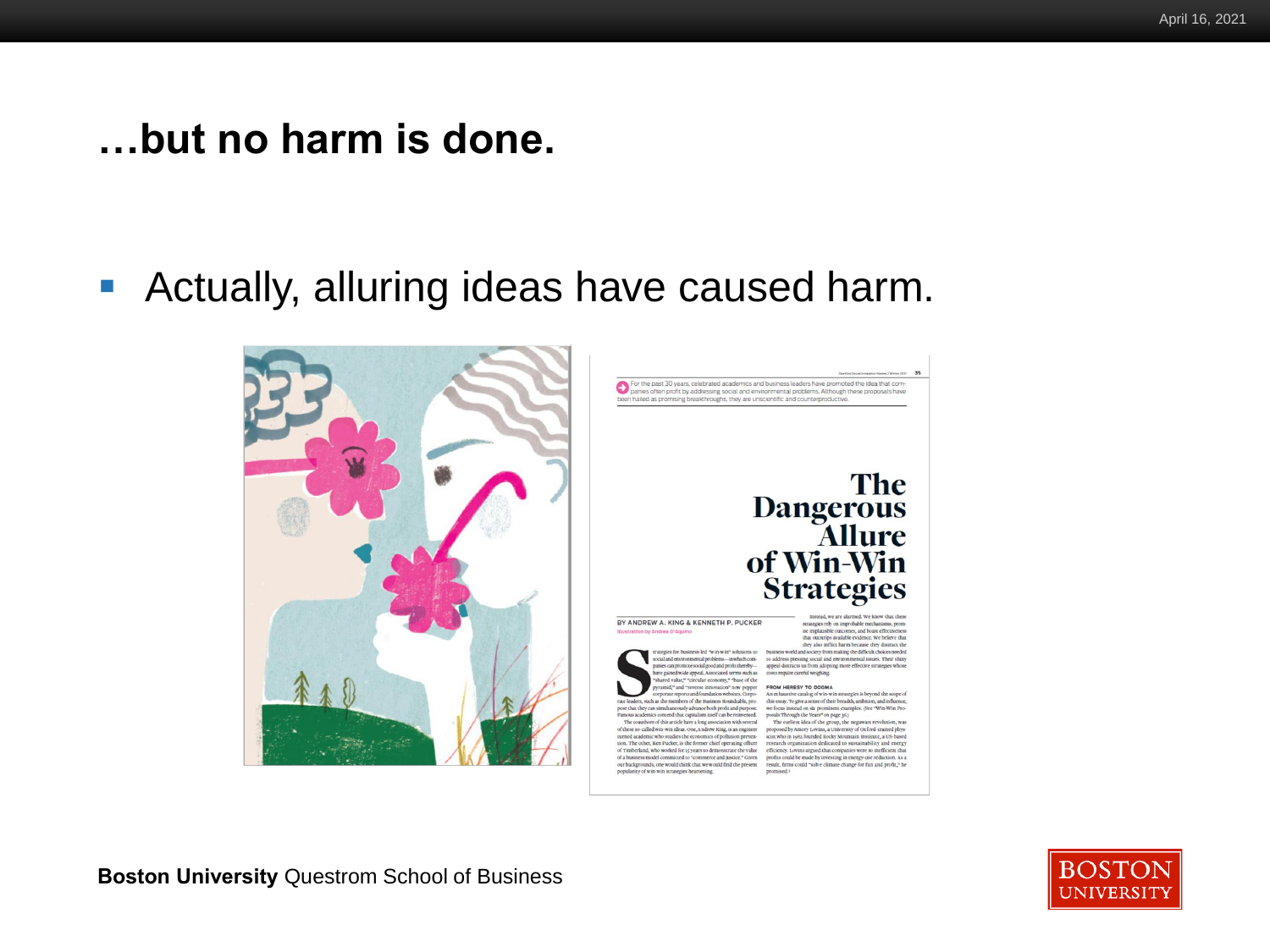## **…but what can we do?**

- 1) Return to being Drezner's public intellectuals.
- 2) Use epistemic uncertainty analysis, particularly to test and aggregate existing research.

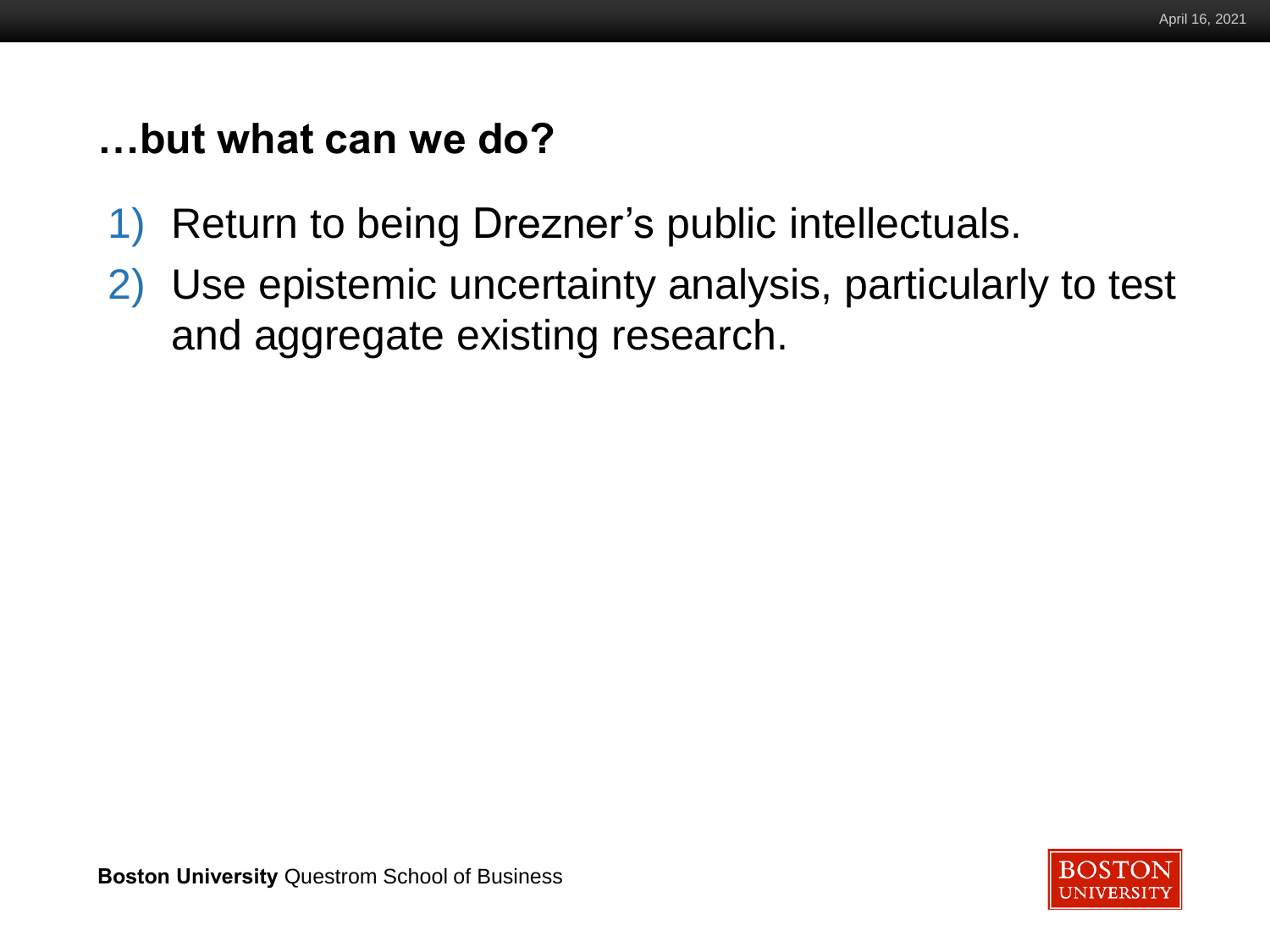# **Perform Model Uncertainty Process**



**Select a set of assumptions that are uncertain and allow these to vary. Bound the window by assumptions that are more certain.**

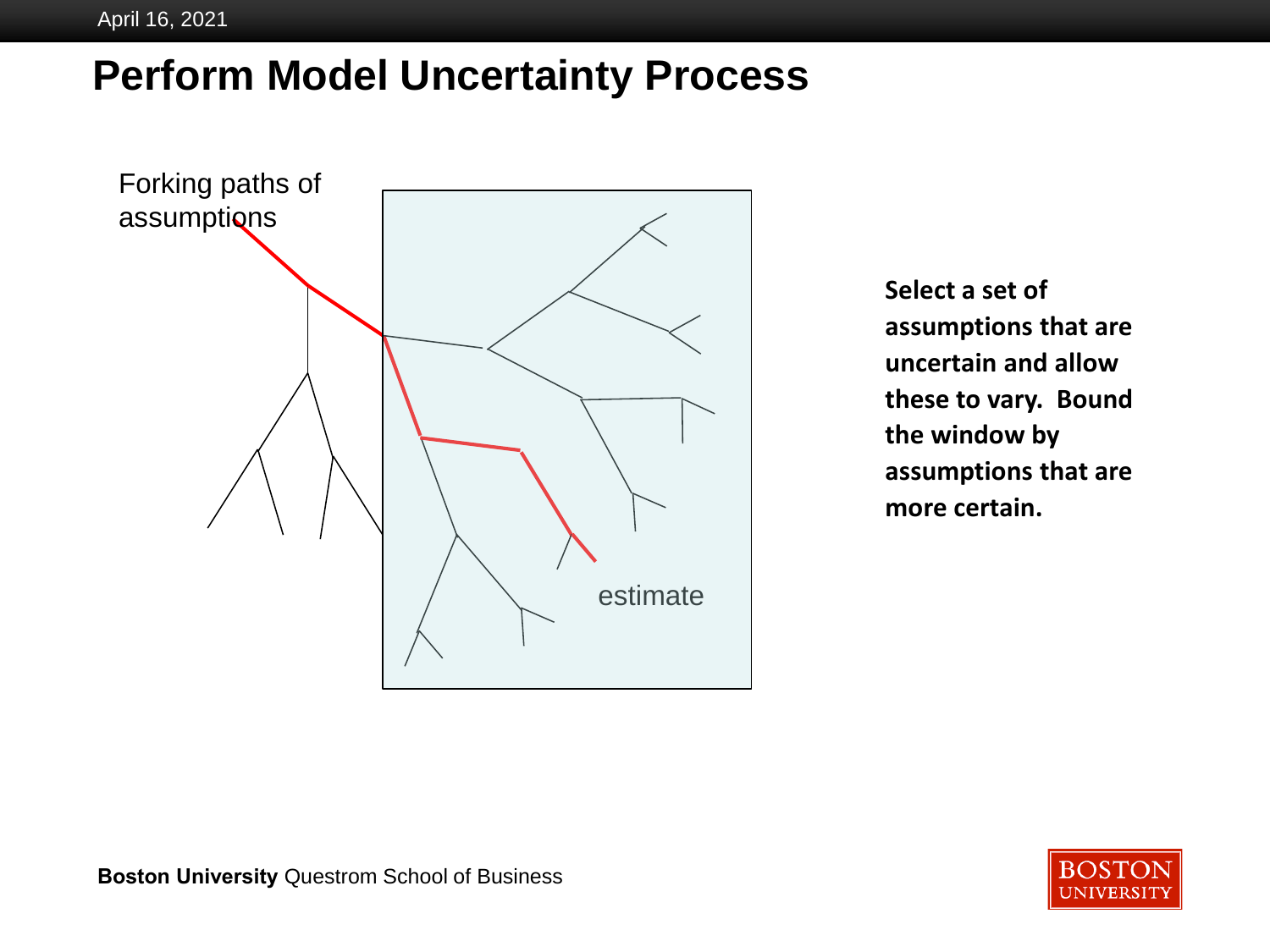Figure 2: Marginal Effects at Average - All Models

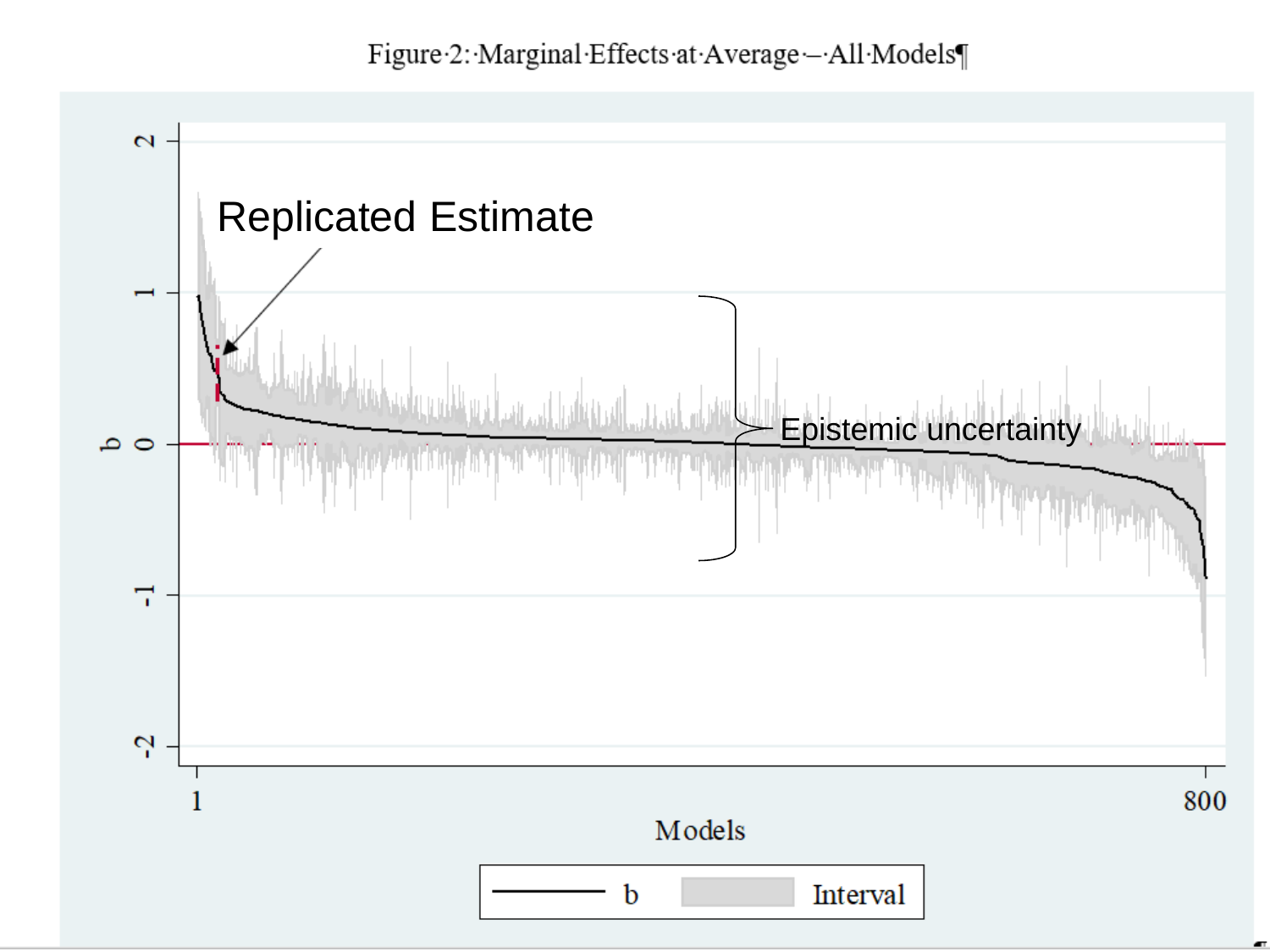# **…but what can we do?**

- 1) Return to being Drezner's public intellectuals.
- 2) Use epistemic uncertainty analysis; test and aggregate existing research.
- 3) Demand that journals require better standards of epistemology and testimony.
- 4) Translate for practitioners: write for popular outlets.
- 5) Speak up.

All five conditions are needed to turn the answer to the proposition from "no" to "yes".